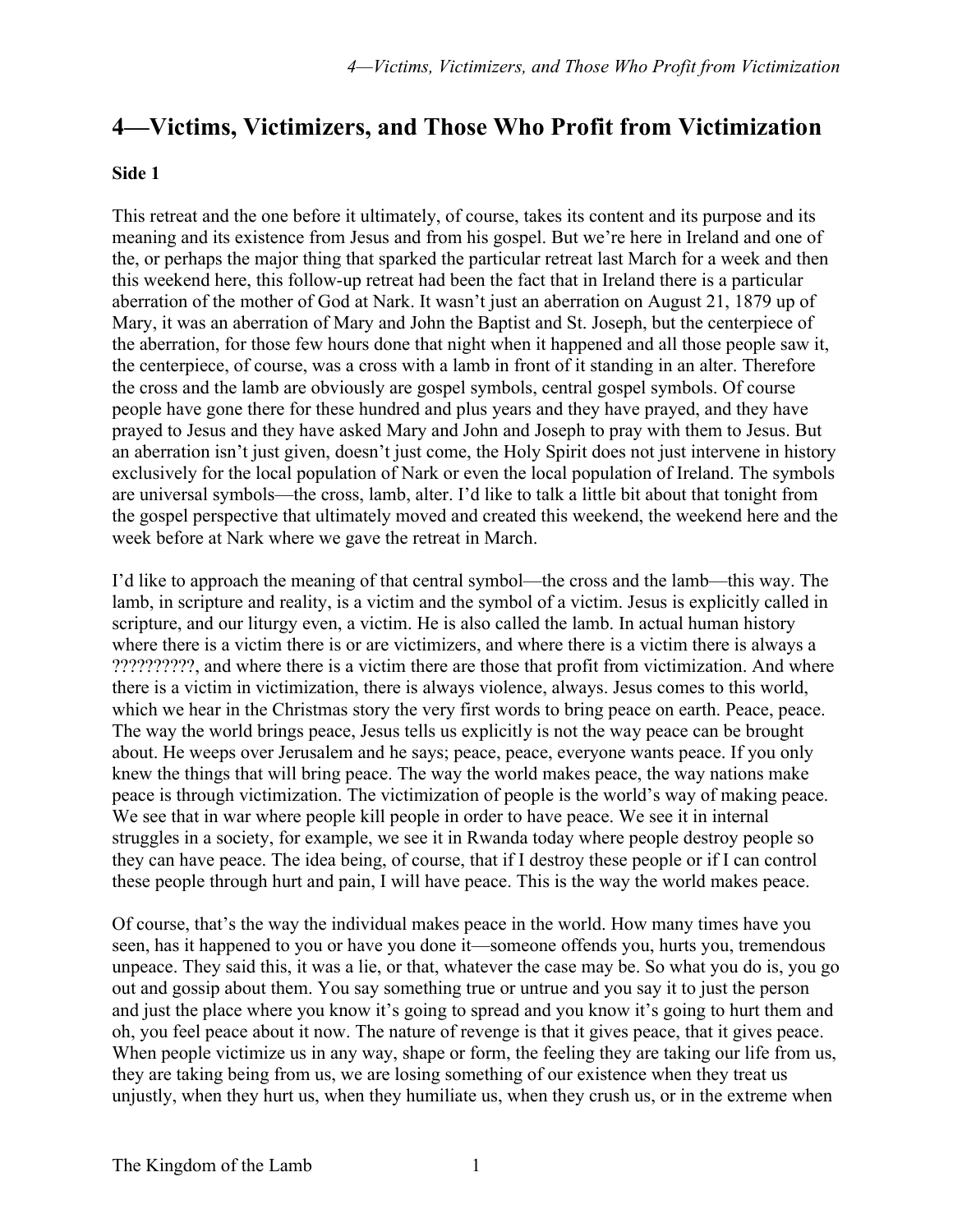they kill us. They are taking our very being from us and we feel less human, less alive, less what we think we should be. So we get our being back, we get our life back, we get our sense of life back by taking away some being from them, by somehow pulling something out of their life, making them less alive.

Of course, victimization is a personal thing in the sense that everyone has to victimize—to victimize is a personal thing, we have to victimize one by one, but there is a collective reality to it. Did you even notice that in laws, when laws occur, when the law is declared, when the enemy is seen, whoever the enemy is, all of a sudden people become alive and they work together, there is energy in the society, there is purpose, there's life, there's being, the trumpets, the bugles, the enthusiasm, the plans and we join together to victimize, to kill. So we see the same thing, for example, so we have the gossiping with someone about someone—say bad things. All of a sudden the other person comes back in kind and says, oh yeah I heard she did this. All of a sudden there is really life in the group, the two of them. Old, boring a life a few seconds ago, a few minutes ago, now there's a lot of zest and zeal and we're all talking about one person and saying she's this or that and she did this and did you hear this and so forth and so on. Life is through victimization. That's the world's way of making peace and giving life. There is only one problem with it—the one problem is that victimization requires the victim's silence. Victimization requires the victim's silence. The voice of the victim, his or her cries in pain and agony, their feelings, their loss of hope or whatever, has to be kept out of view in order for it to work. I cannot, when I gossip, I cannot really feel what is going to happen to the person because this gossip is going to go out and mess up their lives or destroy their lives. I have to close my mind to all of that and do it. Her voice or his voice of pain I cannot allow to enter into my brain.

So also in war, the victim has to be silenced. I cannot allow myself, if I am say a B29 bomber over Dresden? in 1945, I cannot allow myself to hear the cries of the 300,000 people that I'm burning to death—men, women and children. They must be silenced, and so victimization carries with it's logic—the logic of victimization is that the victim must be silenced. Oh, he or she may be screaming in agony, but the sound will never reach the ear. It will never be allowed to enter into the human mind or heart.

Several years ago in the United States, you probably saw it hear, there was a movie produced by the Right to Life People, the anti-abortion people, called Silent Screams. What is was, it was a movie done by special kinds of medical camera work inside the womb, and it showed a child in utera being aborted and what the agony was that the child went through—you know the flailing kind of motions and the terror and so forth and so on as life is being ripped apart. Everything that would happen to a human being outside the womb, happens to the child. The same kinds of movements and feelings when it's hit with pain, the same kind of movements of the facial muscles and so forth and so on. The terrifying—you know, the panicky moving of arms and legs to get free and so forth. The pro-abortion movement, which is basically in total control of the mass media in the United States pooh poohed the film. It's just emotionalism, as if it made no difference what was actually, physically happening that there really was pain going on. So also when we look at war. During a war, we never, unless there is an accident of some kind—we never see the agony of the so-called enemy. The enemy is, for all practical purposes, made subhuman. The pain and the cries and so forth, the misery of their families, the misery of their hearts and so forth are not allowed to enter in, on all sides, not just one, on all sides. Victimization, the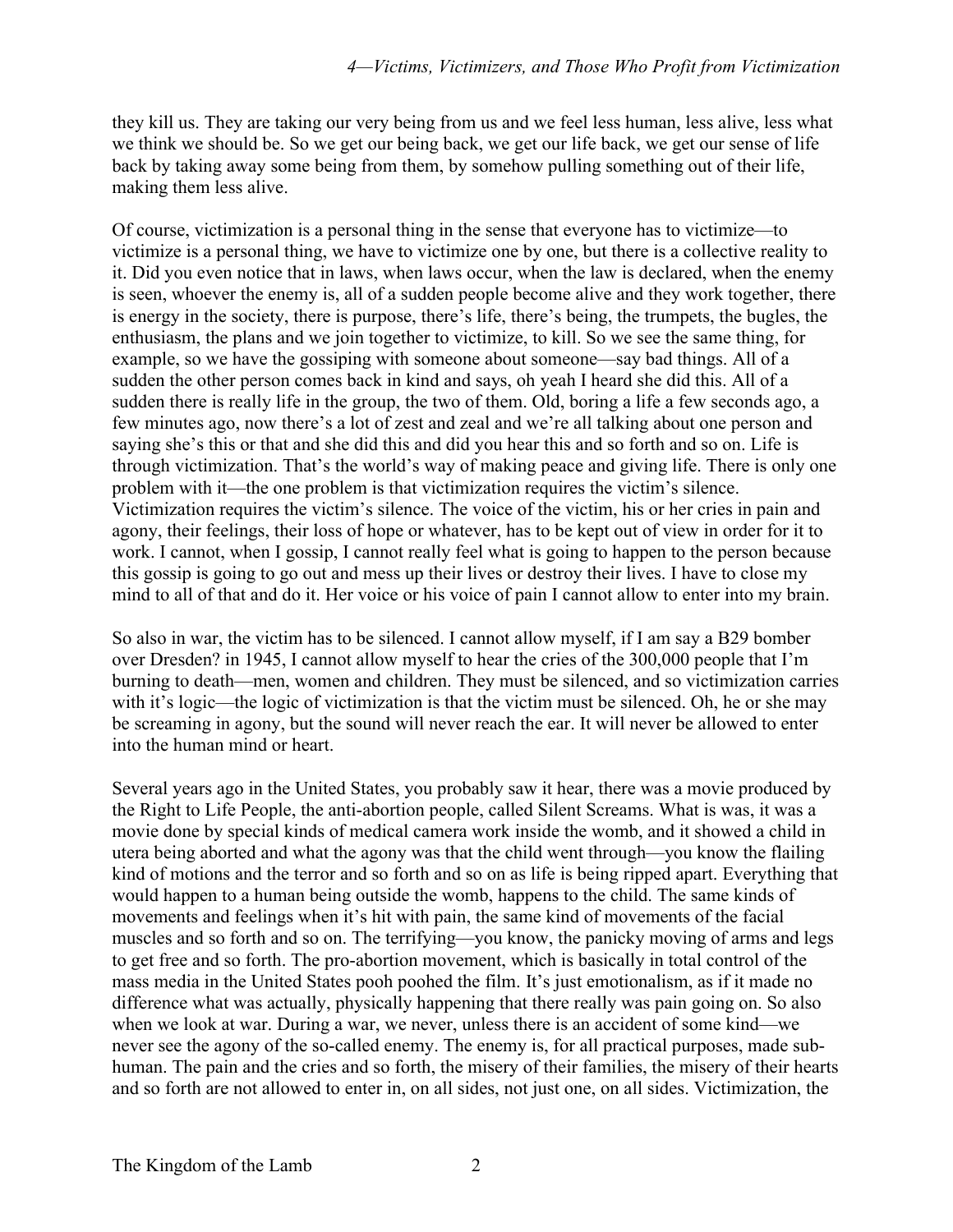logic of it requires a conspiracy of silence. We will not see the truth of the matter, whether it's gossip, whether it's war, whether it's revolution; and that carries on out into history because the victors write history, not the victims. Those who survive write history. The glories of the country that the children are taught in grammar school and elementary school and high school go from war to war to war, whether they be revolutionary or international. Nothing is ever said of the victims on all sides, their pain and their agony is just lost. Napoleon takes 400,000 troops out of France and goes into Russia, and after a campaign of madness seeking glory and power and wealth, he comes back with 10,000. Over 3000,00 people destroyed in the cold and the agony and the misery of war, goes into Russia, and no one hears of them. Just more and more than Napoleon, then this happens, then that happens. The victors write history and the victims go into history silenced.

Jesus is clearly and unequivocally, in every way but sin, a victim of history. Precisely as all victims have been, he is. He suffers, he's tormented, he's tortured, he's killed, he was slain, he was a victim no different than any other victim. Gallgather, where he was crucified, was called the place of skulls because literally on the 10-year period on each side of Jesus there would have been approximately 10,000 people executed there. Gallgather, there were just skulls lying around all over the place and bones and so forth because they would be left to die on the cross and then the vultures and so forth would come and have their meal off them and that would be the end of them. Jesus was a victim like any other victim. Kaopheus, the Jewish high priest, was a spiritual, political leader like any other spiritual, political leader. Kaopheus is not a bad man by any human standards that we know. Kaopheus is a good politician, his motto is, it is better that or some should die than that the whole nation should perish. He had no problem with that at all. In this particular case, to this day, this hour, this particular moment in his career the one that had to die that had to be victimized was Jesus. And so he killed him, just like kings and emperors and political leaders in the revolutionaries and so forth understand precisely the same thing. They are if you will, savior destroyers. They save by destroying, they bring peace by destruction. Salvation through destruction is the world's way to peace. Once the leader points out what an enemy Jesus is and rouses the people up yelling crucify him, crucify him. There is real energy now and there's real life. That walk between the time Jesus is given his cross and the short maybe quarter mile, half mile, maybe, walk to Gallgather carrying the beam of the cross. That was no joke, that was real life for those who were killing him. We oft times forget in the Inquisition where Jews and heretics were burned at the stake, it wasn't just that someone was found to be a heretic pulled out and burned at the stake. These were festivals. People came by the hundreds and by the thousands to them. They were advertised months in advance. Plenary indulgences were given for coming. There was real life here. They were surrounded by state pageantry and religious liturgy, and people came. They used to stuff, to the point of almost suffocation, the mouth of the particular victim so that he or she could not yell out things that would be, oh, just unpleasant to the ear of the celebrators. But there was life in victimization. Crucify him, crucify him.

We know the same thing is true, not only in every army and every violent revolution, the same thing is also true when two people get together and gossip about someone else. There is life in hurting in victimization. The acceptance of victimization in secular society is universal throughout the world. It is accepted without thinking. We have a right to harm others to bring our own peace. For example, the victimization so we can have a better life is normal can be seen in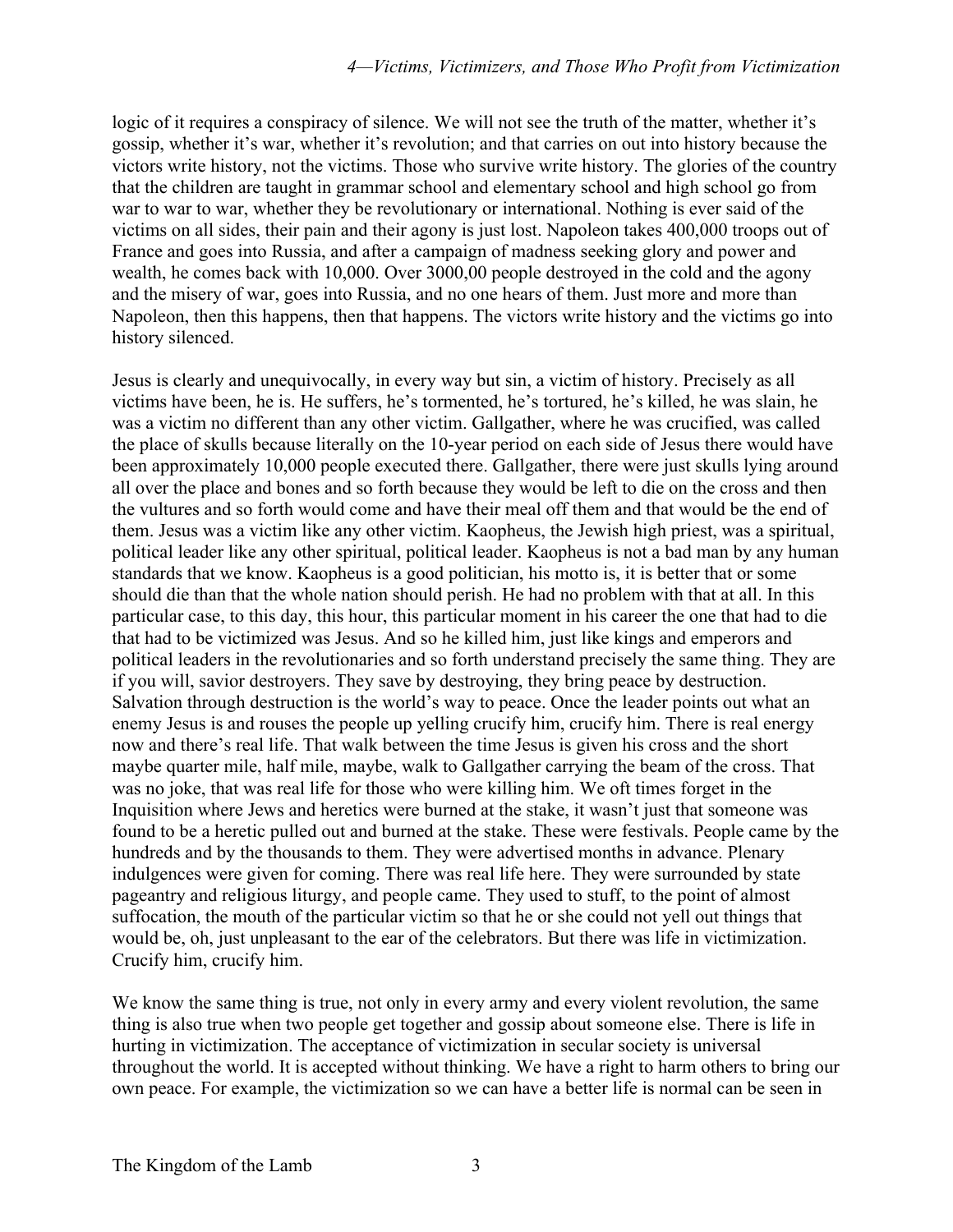no clearer symbol than the pyramids, the first wonder of the world. Hundreds of thousands of human beings for generation were taken and used up their entire life in slave conditions, for all practical purposes, to put these massive stones together to build a tomb for the pharaoh and his wife. So while they lived they could have greater life and know that this is where they were going to go and this is how they were going to be remembered. It's a wonder of architecture engineering, and it is also a clear, unequivocal symbol of systematic and gross victimization of human beings. No one sees the victimization. Everyone marvels at the architecture, the engineering, the mystery of how those massive blocks were ever moved, but no one sees the blood on them, and that shows you have the victors silence the voices of those they use.

Jesus was a victim. Now, we know that objectively speaking the victim's suffer, and they suffer terribly. That's the objective truth. For example, in the second world war 866 German submarines were sunk in the Atlantic ocean—866 between 1941 and 1945—all of them had crews—different in size, different number—what was it like in those last minutes to be under water with the water pouring in, what kind of death was it? What kind of horror was it? You never hear of it. To this day they show the sinking of those submarines on American television and it's all with glory in terms of the people doing the killing. So, also, we've all seen pictures of the planes in the second world war with the bombers and so forth being shot down on one side or another. What does it mean to be in one of those going down to a flaming death. We've all flown in airplanes. Recently there was an airplane that crashed in the United States, a large airplane, a commercial airliner, 162 people aboard, and normally when this happens a week or two or three after the Federal Aviation Commission—there is a black box in the plane that is impervious to being broken and it records everything that's going on from the pilot's cabin and normally when that happens, universally when that happens the tape of the black box is simply given to the press and it's put in the newspapers. The government and the press voluntarily withheld this tape because of the horror of what was going on in the plane, and yet you can look at the television and see these planes going down in the second world war. The victim's voice, the sufferer's voice has to be silenced. Only the victor's voice can be heard. All states, all nations are founded, they are built, founded and built on victims. All states are built on corpses and it's by corpses that they are kept in existence.

The theology of victimization is that we will rid the world of sin by ridding the world of sinners. We will rid the world of sin by shedding the blood of sinners. The center of course, and it doesn't just have to be the center, it can be also anyone that happens to be in the way of us eliminating the center, the President or the ?????????? it makes no difference. And so, the state is founded on a victim system. The reality of the matter is that a great deal of our psyche is also founded on the victim system. How many times has it occurred and how many times have you heard about it or felt it even, you know someone has done something terrible to you, 10, 15, 20 years ago and then one morning you pick up the paper and you see something terrible has happened to them and your immediate reaction is you feel good, you feel justified. It is a universal phenomena. Jesus Christ, the lamb of God, the son of God, the incarnation of God invalidates the victim system as a way to live. Jesus is a victim like all victims except his voice was not silenced. His voice goes out till this very hour. He revealed the evil that is in the peace that the world brings, a peace through the victimization of others, a salvation through destruction. To view the cross is to view a victim. To view the cross is to view a victim of the victimization system of a religion and of the state. To view the cross is to view a victim who is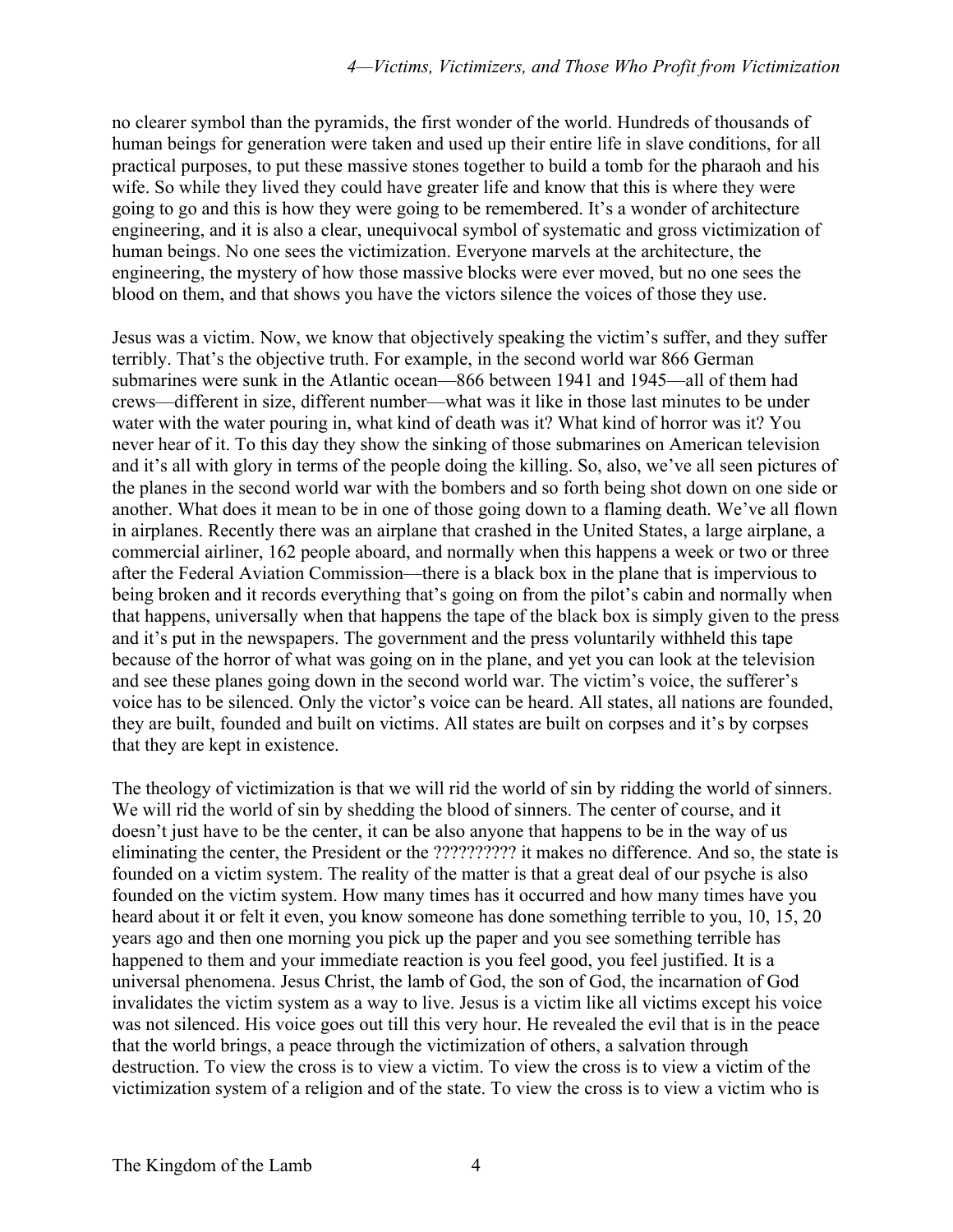de-legitimatised in the eyes of God and those who destroyed him were justified in the eyes of God by those living at that time. To view the cross is to see a victim between two victims—is to view someone who stood with the victims of the world and died with them. To view the cross is to see that God stands with the victims, not the victors. God is right next to the victims. The great passage of the last judgment in Matthew 25—I was hungry, you gave me to eat, I was thirsty, you gave me to drink, I was homeless and you, you know, you brought me in, naked and you clothed me, and so it's all about victims. All about victims—those people who through the violence of a few are victimized.

We know today, for an example, that perhaps most of the clothes, most of the gadgets, most of the trinkets the first world peoples live off of are produced by child labor, by sweat shop labor in the third world. By victimization. And so, Matthew 25 says explicitly—Lord, where did we see you hungry, thirsty, naked, you know, and Jesus said whatever you did or didn't do to the least, you did or didn't do to me because that's where I am, I'm with the victim. I'm with the victim, I am not with the victor. Part of the terrible upside down turning of the Church at the time of Constantine was God became the God of the victor—the victimizer, the king. Indeed, even the bishops and so forth began to adopt dress similar to the emperor's dress, similar to the king's dress. They became identified, the leadership of the Church became identified with the ruling class, when the founder was identified with the victims, the sufferers.

Jesus is the one who suffers capital punishment, He is not the one who executes it. Jesus is the one who's victimized, He is not the victimizer. In fact, Jesus shows us the way to be victim. He shows us that to be a victim can be a co-redeemer. He shows us that the way to be a victim is to endure evil with love. To return good for evil. To pray for those who are persecuting. To forgive those who are destroying. He not only show us that, He says that this is the way to life in abundance. He doesn't say it's the way to life and affluence. He shows us that the way to be a victim is to unite with Him, and indeed if necessary shed our blood for those who were destroying us, so that they will have a chance to convert and know life eternal. And He explicitly communicates the way is not the way of shedding the other's blood.

There is a story in the Old Testament about Elijah, a famous story—and Elijah goes up to Mount Carmel, and he has a, he's really having a problem with the Jewish people, because the Jewish people massively are turning away from Jawae and they are worship Bahal—the god Bahal. And yet they're coming back to do religious services for Jawae and that—then they're going over the Bahal. And then they come back, and then they go over to Bahal. Now Bahal was a terrible kind of god—in other words, one of the things Bahal was involved in was child sacrifice. So the Jewish people were involved in sacrificing their children to Bahal and then coming over here and worshiping Jawae. Not it was very clear Jawae has nothing to do with child sacrifice, that's the story of Abraham on forward. Killing children to appease a god. And so what takes place is that finally Elijah, in a dramatic scene, says stop hopping from one foot to another. If Jawae is God, follow him—if Bahal is God, follow him. You must stop straddling the fence. Because in straddling the fence, they were actually following Bahal.

The question that we Christians have to ask is this—using the Elijah story—if Jesus is God, if Jesus is Savior, follow Him. If He is not, follow someone else. But it's a nonsencical world to be saying Jesus is Savioyr, and rejecting His way of salvation. Or worse, saying Jesus is Saviour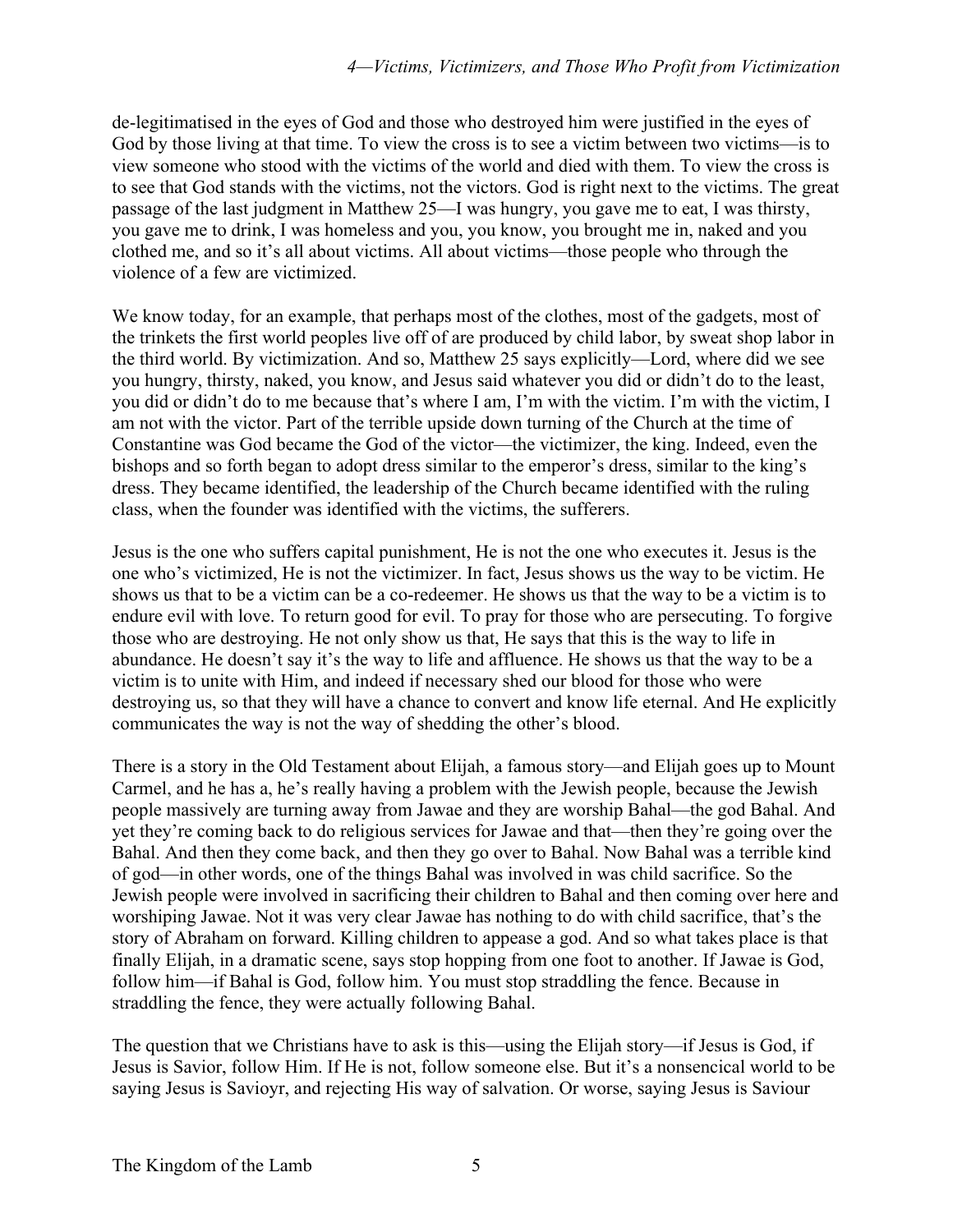and turning His way of salvation upside down. His way of salvation is conquering evil with love, returning good for evil, overcoming evil with good, enduring evil with love. Through that will come a peace that is the peace of God—the peace of the world is a phony peace, it's a false peace, it's a pseudo peace, because it's a peace of some based on the victimization of others. Jesus is not a saviour destroyer, Jesus is Saviour—of all. And so, if there is something superior in this world to following Jesus, then that's the task—go to what is superior. But if there's nothing superior, then meaning and purpose requires following Jesus. Not selectively, following Jesus. Jesus is the Lamb of God. Jesus' teachings are the teachings of the Lamb. The teachings of the Lamb are not that the saints are here to kill the sinners. It is rather that as co-redeemers with the Lamb of God, in that same spirit that motivated and moved Jesus, the spirit of love even of enemies, the spirit of compassion, even towards those who were destroying him, we enter into that spirit in union with Christ, we join Christ in the cross, we join Christ there, and then we have purpose to life—for we are participating in the salvation of the world.

Think about it—on the assumption that the people who are attacking us, whoever they may be, by word or by deed or whatever the case may be, on assumption that the people who are attacking us are evil or wrong doers, is the Christ-like thing to do to return evil for evil? Of course not—it can't be the Christ-like thing, because that's not what Jesus did. Would it have been better—do you think the world really would have been better, do you think that the gospel would have been proclaimed, do you think there would be any Christianity if what Jesus did in Gethsemane and Calvary was to return evil for evil, rather than to become dominated by evil people? Rather than to respond to evil with love—what, there'd be no Christianity, there'd be nothing. He would just be another revengeful warrior. Would it have been better for Jesus to go out and raise an army, or get a gang together to kill those who were trying to kill him? What kind of gospel, what kind of Christianity would there be? But you say, we can't let evil men dominate us—we can't let evil people rule us. There is a difference, isn't there, between our being, being subject to, or evil things doing, being done to us, and our becoming evil. We do not have to become evil, because evil things are done to us. Whether it be the insult, the punch or the gun. We can respond in a Christ-like way. In that strange mystery of the cross, it is precisely at the moment when it's hardest to love that love makes the most difference and will have the most effect in history. That's Calvary.

Think about it—someone does something wrong to you, whether it's in word or in deed or stealing your money or upsetting your good name or whatever the case may be—and then you return it in kind, you know. And you get deep into the whole thing of talking about them this way, and doing this sort of thing and so forth and so on. And then what do you become? You become a mirror image of what he was, of what he was doing—that's all—a mirror image. Two people doing the same thing. But I will not allow myself to be dominated by injustice and evil and oppression and etcetera, etcetera. I'll fight back, or else I'll be a doormat—in the process the victimized becomes just like the one who's victimizing them—the spirit becomes the same. It is indistinguishable. But consider the other way, consider this—James Nyler, James Nyler, back in 1660, was, refused to go into the, in the British military - because it was inconsistent with teachings of Jesus. And so they put him in prison, and after he finished his prison term in London, he was, that very day he was going home to Wakefield. And on his way back, whether it was done by the prison officials or whether it was just an accident, on the way back he was attacked, beaten, robbed, had all his money and all his clothes stolen and left to die. He was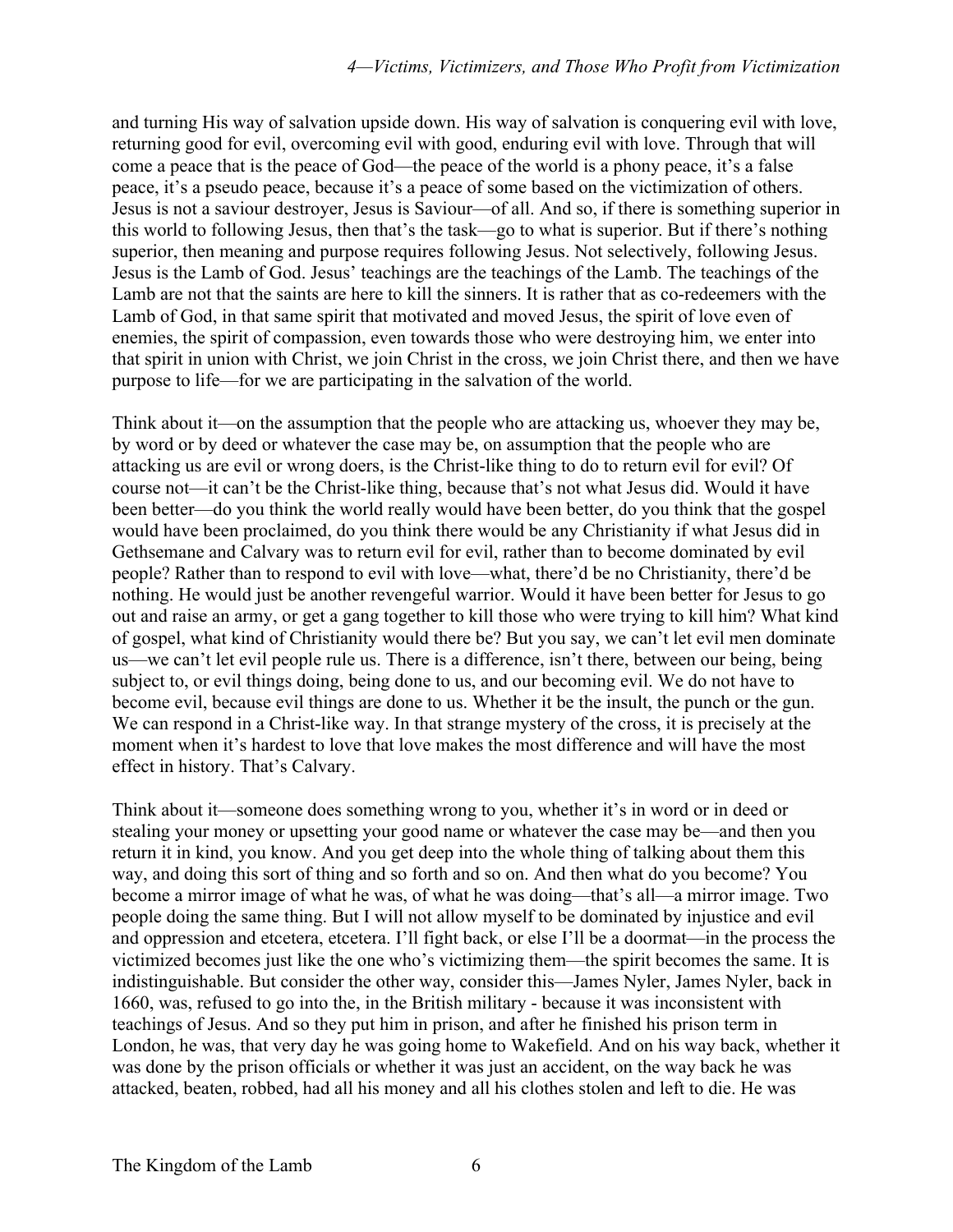found by some people, and they, they brought him to the house where he did die a few hours later. But in the two hours or so that he had that he lived, he asked to, for a piece of paper and he wrote out his final thoughts—and I'd like to read them to you. Just one paragraph. Remember he's a Christian who's trying to live in the spirit of the non-violent Jesus, returning good for evil, enduring evil with love, and not retaliating. Living in the holy spirit of Jesus, in other words. This is what he wrote after what happened to him, and the destruction of him, just a short while before he died. He said, "There is a spirit which I feel that delights to do no evil, nor to revenge any wrong, but delights to endure all things, and the hope of enjoying it's own in the end. It's hope is to outlive all wrath and all contention, to weary out all exaltation and cruelty of whatever is the nature contrary to itself. It sees to the end of all temptations, as it bears no evil in itself, so it conceives none in the thoughts to any other. And if it be betrayed it bears it, for it's ground and spring are the mercies and forgiveness of God. The crown of this spirit is meekness. It's life is everlasting love unfeigned. It takes its kingdom with entreaty and not with contention, and it keeps it by lowliness of mind. In God alone it can rejoice, though no one else regard it." Now that's the mind and the heart of a person trying to live in the spirit of Jesus Christ after being torn apart by evil. Evil attacked him, evil didn't conquer him. He did not become evil to respond to evil, and that little paragraph he wrote has gone across the world for 300 years, and people have gotten a deep insight into the Holy Spirit through it.

And so, why is it that we today, who follow Jesus Christ, can think differently today on how to respond to evil than Jesus thought—and why do we think our thinking on how to respond to evil, whether it's the insult, whether it's the stealing from us, whether it's, whether it's the, the fist or the gun or the war, whatever the case may be, whatever the form of evil that hits us—why do we think that, thinking that we have today that we say we can respond to evil with evil—why do we think that has any spiritual validity at all—since it's precisely what Jesus rejected? Let's be clear—the option for the Christian and the non-Christian today is precisely the same option that confronted the Jews 2000 years ago. There is no difference in what's being offered. What we have to choose is exactly what the Jews had to choose 2000 years ago. Joseph Klausner was a major Jewish scholar in this century. Klausner wrote a seminal work on the structure of the, of Jesus' Jewish life as Jesus—it's called Jesus of Nazareth. Because Jesus was a Jew and He only lived in the Jewish world—He wasn't Greek or American or Irish or any—He was Jewish. And Klausner wrote this wonderful book back in the late 20's called Jesus of Nazareth that placed Jesus in a Jewish context. He was not, he was not hostile to Jesus. For example, he says in the book—what is the secret of Jesus' astonishing influence? He is a force and an influence for which history has never yet afforded a parallel. He's searching, he is not a hostile person. But he says, he says this—there is yet another element in Jesus' idea of God which Judaism could not accept. Jesus tells His disciples to love their enemies as well as their friends, since their father in Heaven makes His sun to rise on the evil and the good, and sins rain on the righteous and the ungodly together. With Jesus, with Jesus, with this, Jesus introduces something new into the idea of God—but His teaching has not proved possible. Therefore, He left the course of ordinary life untouched, wicked, cruel, pagan, and his exalted ethical ideal has been relegated to a book, and at most becomes the possession of monastics and recluses. Far away from the path of ordinary life. As a soul insufficient guide to the national code of Judaism, Judaism could not accept this. It was an impossible teaching for Judaism, and such has also been the case for Christianity since the time of Constantine. For all practical purposes, the 1700 years since Constantine, the Church has bracketed out love your enemies by telling people in all kinds of rational ways with logic,